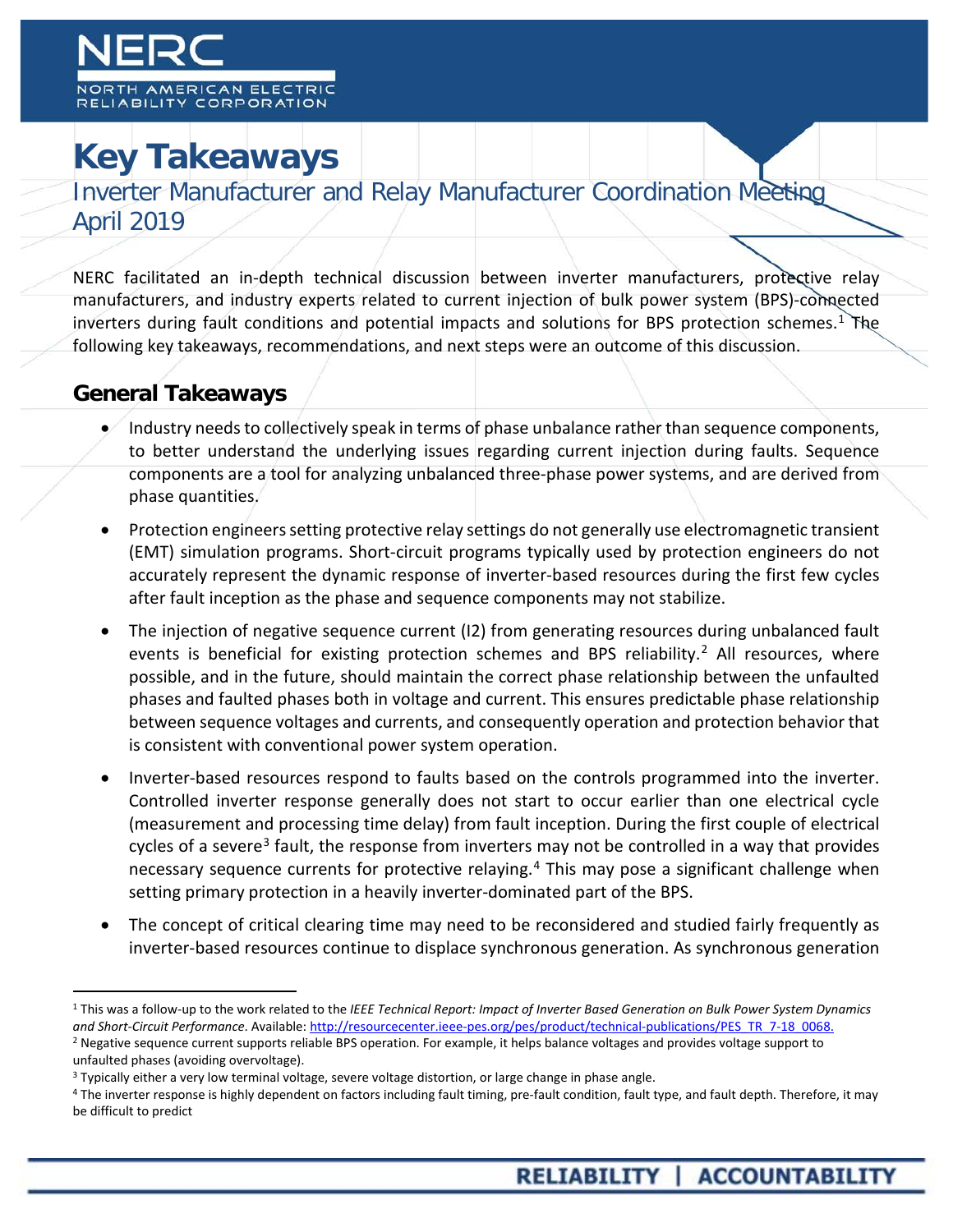retires, there may be opportunities to slow down protection system operation. This is particularly needed where the system is dominated by inverter-based resources, which require some time (cycles) to determine the appropriate response based on observed (measured) terminal conditions. The impact of slowing down protection system operation on critical clearing time of remaining synchronous machines (that may have a faster acceleration/deceleration behavior) should be studied.

## **Existing Inverter Technology**

- While some STATCOMs, HVDC circuits, and Type 3 wind turbine generators (WTGs) may inject I2, some existing solar photovoltaic (PV) inverters and Type 4 WTGs do not have the capability to provide I2 (unbalanced) currents without modifying their controls. [5](#page-1-0) These inverter controls maintain a pre-established<sup>[6](#page-1-1)</sup> angular relationship between phase voltage and current during normal and fault conditions. Their controls are configured and programmed to inject positive sequence (balanced) currents only.
	- The inverter phase lock loop (PLL) typically provides a balanced phase angle value to each of the three individual phase currents. Therefore, while these resources may be able to provide current with unbalanced magnitude they generally cannot provide an unbalanced phase relationship between individual phases.
- For inverters with controls that inject I2, detailed EMT studies using real-code models and historical grid events analyses have shown that the I2 injection is not repeatable across technologies, vendors, and vintages of inverters.
- These studies have shown that the I2 injection from some inverter-based resources has rotated phase relative to negative sequence voltage (V2), indicative that the I2 injection is not matched to the impedance of the grid (which is not consistent with protective relay assumptions). Inconsistency in phase relationship between I2 and V2 poses a significant challenge to certain types of protection applications, and is potentially more important than the reduced (or zero) I2 magnitude from inverter-based resources.
- There is currently no standardization of I2 injection from inverter-based resources (other than the German VDE grid code requirement).
- The response of synchronous machines to fault events is fundamentally based on the physical and electrical characteristics of the machine. Therefore, the current injected by these resources can be modeled using standardized, generic models. On the other hand, inverter-based resources inject current based on controls programmed in the inverter and are not based on any inherent characteristics of the resource. Due to the lack of standardization, the response from inverters is less repeatable and generic library models used in simulations are developed based on various I2

<span id="page-1-0"></span><sup>&</sup>lt;sup>5</sup> Existing inverter designs can provide unbalanced current within certain limits of the design. Putting a different control or new firmware into the control without replacing the inverter itself may be possible (although with some cost associated). Retrofitting existing inverters may not be economically practical. If controls can be reprogrammed or new firmware added, this will likely be much more economical than fully replacing inverters.

<span id="page-1-1"></span><sup>&</sup>lt;sup>6</sup> This pre-established angular relationship from existing inverters may not be the angular relationship needed for protective relaying needs.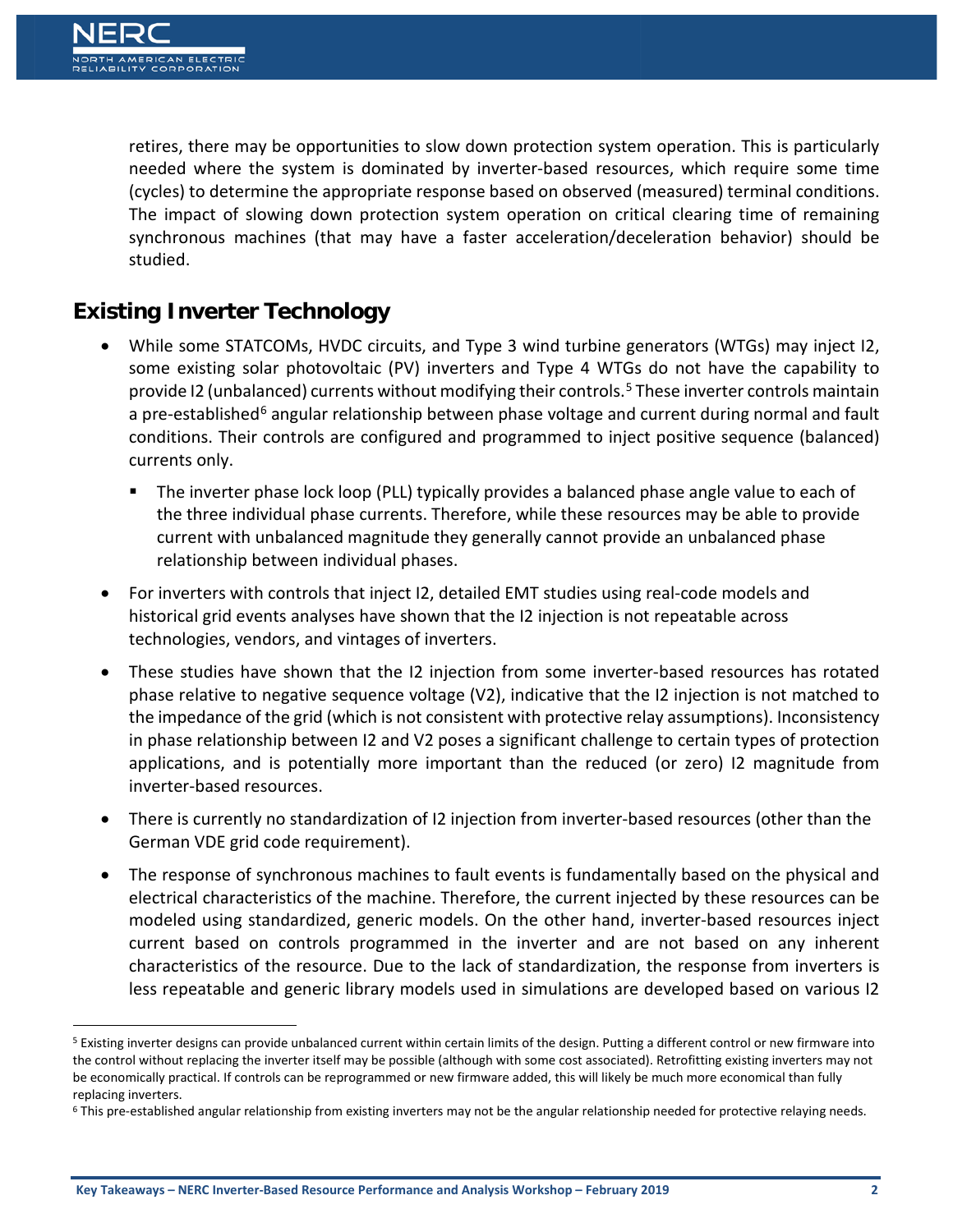injection schemes that have been proposed in the literature and do not necessarily represent the actual controls of inverters.

- $\bullet$  It is not practical at present time<sup>[7](#page-2-0)</sup> to conduct an EMT simulation for every relay setting, nor should this become the new expectation. However, without some assurance on the angular relationship of I2 with respect to V2 from inverter-based resources, potential misoperation challenges may exist.
- Actual grid disturbances with relay misoperation or near-miss conditions are starting to occur more frequently. Under the current paradigm and with growing penetration of inverter-based resources, the industry will be (and already is) facing challenges with conventional protective relaying in pockets of high inverter-based resource penetration.
- Since the I2 injection during faults can vary widely and is not effectively modeled, protection engineers cannot rely on an expected performance from inverter-based resources (related to negative sequence) and may run into challenges with the application of certain types of protection schemes. In particular, distance protection, negative sequence directional elements, and polarizing elements may be a challenge. These are considered fairly "conventional protection systems" that may need to be replaced with more advanced forms of protection in some situations.
	- **IF In pockets of high penetration of inverter-based resources or specific applications where issues** are identified, more robust forms of protection are likely need and should be considered the new norm. For example, the use of current differential (87L) protection for circuits radially connecting inverter-based resources to the BPS might be standardized in many cases.
	- **This is primarily a concern for high-speed primary protection rather than backup protection.** Similar issues do not exist for backup distance protection (e.g., Zone 2) due to the inherent operating time delay.
- There are a number of mitigation options related to lack of I2 injection and the unpredictable phase relationship of I2 and V2. Options may include, but are not limited to, the following:<sup>[8](#page-2-1)</sup>
	- Synchronous condensers can be installed to maintain fault current levels, synchronizing torque, system inertia, and conventional current injection expected during faults for the purposes of reliable protective relaying.
	- **Existing protection schemes can be replaced or supplemented with other types of relaying (e.g.,** current differential and other advanced protection schemes).
	- Future inverter-based resources can be programmed to inject some amount of negative sequence current in a standardized way to support conventional protective relaying schemes.

<span id="page-2-0"></span><sup>&</sup>lt;sup>7</sup> EMT modeling and simulation capabilities are quickly evolving as computational power and expertise in this area continues to grow. Software tools are being developed to keep up with the rapidly increasing size and volume of EMT studies being requested. Protection studies using EMT modeling and simulation tools is becoming more common. Concerns about specific relay applications or breaker duties are realizing that conventional fault study tools may be inadequate near inverter-based resource and need confirmation using EMT tools. This is not standardized for every interconnection or relay study, but it is becoming more common.

<span id="page-2-1"></span><sup>&</sup>lt;sup>8</sup> The selection of these options is system-specific and application-specific. Each protective relaying issue should be considered in its entirety, with the most appropriate and cost effective solution identified.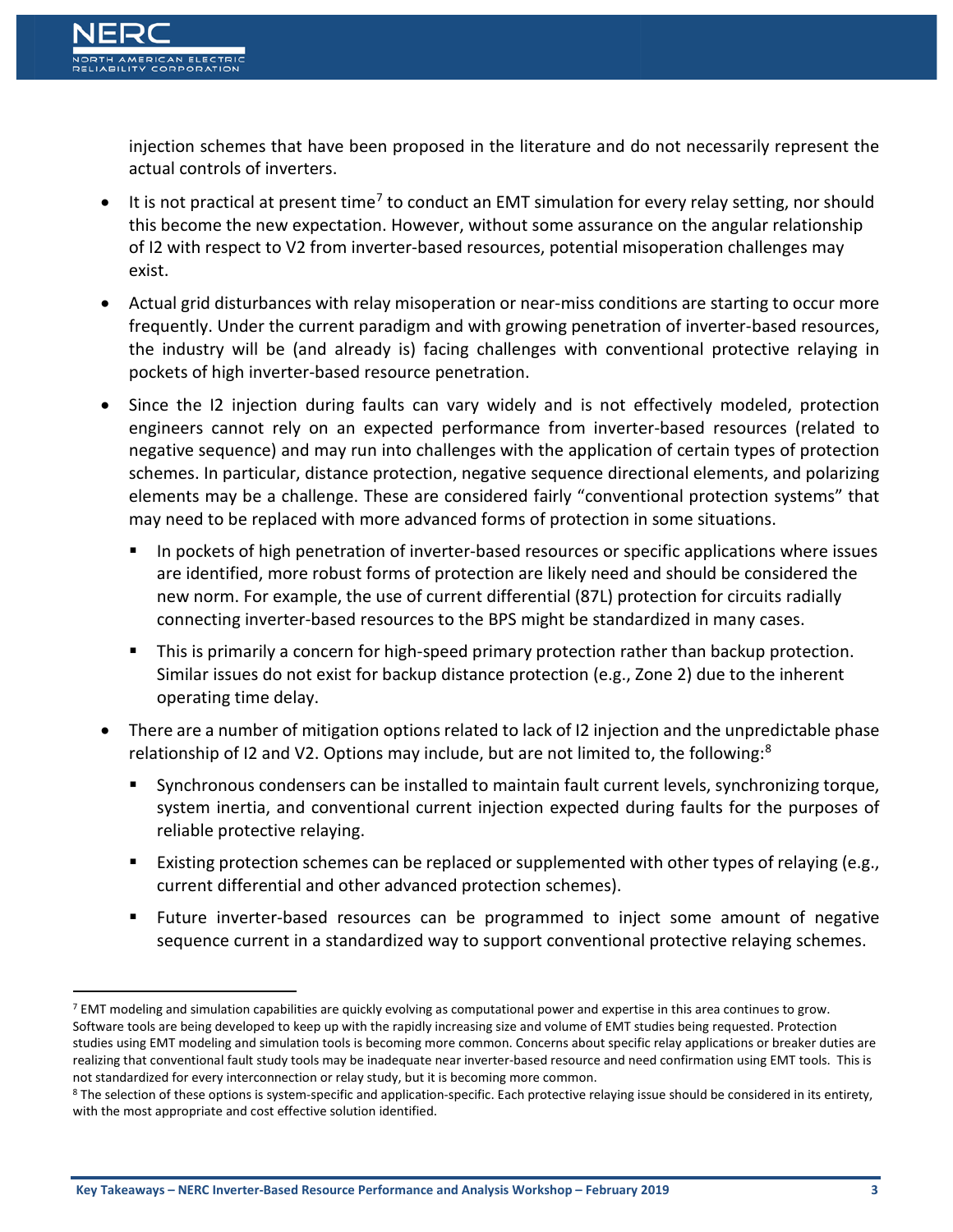## **Future Inverter Technology**

- New protection schemes may be able to adapt once standardization of fault current injection from inverter-based resources is achieved. Standardization should occur within the IEEE P2800 effort, and developing I2 injection capability and performance specifications in IEEE P2800 is warranted.
	- Standardization should include the magnitude, phase angle relationship, timing (rise time, settling time, etc.), and current priority for I2 injection (coordinated with I1 and with Ip and Iq priorities). A minimum threshold (i.e., minimum V2 measurement) where I2 would be injected should also be considered, yet may be system-specific in most cases.
	- Performance and capability standardization should consider the elements of the table shown below. The concepts and performance targets are still a work in progress, and should be further vetted and explored in IEEE P2800. The table is intended to be used as a starting.

| <b>Table: Negative Sequence Current Injection Performance</b>                                                                                                                          |                                                                                                                                                                        |                                              |
|----------------------------------------------------------------------------------------------------------------------------------------------------------------------------------------|------------------------------------------------------------------------------------------------------------------------------------------------------------------------|----------------------------------------------|
| Parameter                                                                                                                                                                              | <b>Description</b>                                                                                                                                                     | <b>Possible</b><br><b>Performance Target</b> |
| For a step change in fundamental frequency negative sequence voltage, the negative sequence current response<br>from the inverter should meet the following performance specifications |                                                                                                                                                                        |                                              |
| Magnitude                                                                                                                                                                              | Negative sequence current should be proportional to the measured<br>negative sequence voltage, programmable using a K-factor adjustable<br>between 1 and 6             | Proportional response<br>(K factor)          |
| Angle                                                                                                                                                                                  | The negative sequence current injected to the BPS should lead the<br>negative sequence voltage by a minimum of 90 degrees (reactive<br>negative sequence) <sup>9</sup> | I2 leads V2 by 90<br>degrees (reactive)      |
| Timing                                                                                                                                                                                 | The negative sequence current injected to the BPS should meet the following timing<br>specifications to support BPS protective relaying                                |                                              |
| Reaction<br>Time                                                                                                                                                                       | Time between the step change in voltage and when the inverter<br>negative sequence current begins responding to the change <sup>10</sup>                               | $< 16$ ms                                    |
| <b>Rise Time</b>                                                                                                                                                                       | Time between the step change in voltage and when the inverter<br>negative sequence current reaches 90% of the new steady-state output                                  | $< 100$ ms <sup>11</sup>                     |
| Overshoot                                                                                                                                                                              | Percentage of rated negative sequence current that the inverter can<br>exceed while reaching the settling band                                                         | <b>TBD</b>                                   |

<span id="page-3-0"></span> <sup>9</sup> Ideally, I2 would lead V2 by 180° minus the Thevenin equivalent impedance angle to the fault.

<span id="page-3-1"></span><sup>&</sup>lt;sup>10</sup> Time between the step change in voltage and reaching 10% of new steady-state value can be used as a proxy for determining this time.

<span id="page-3-2"></span><sup>&</sup>lt;sup>11</sup> This timing may be considered to slow for conventional primary protection schemes. This should be further analyzed in detail in IEEE P2800 activities.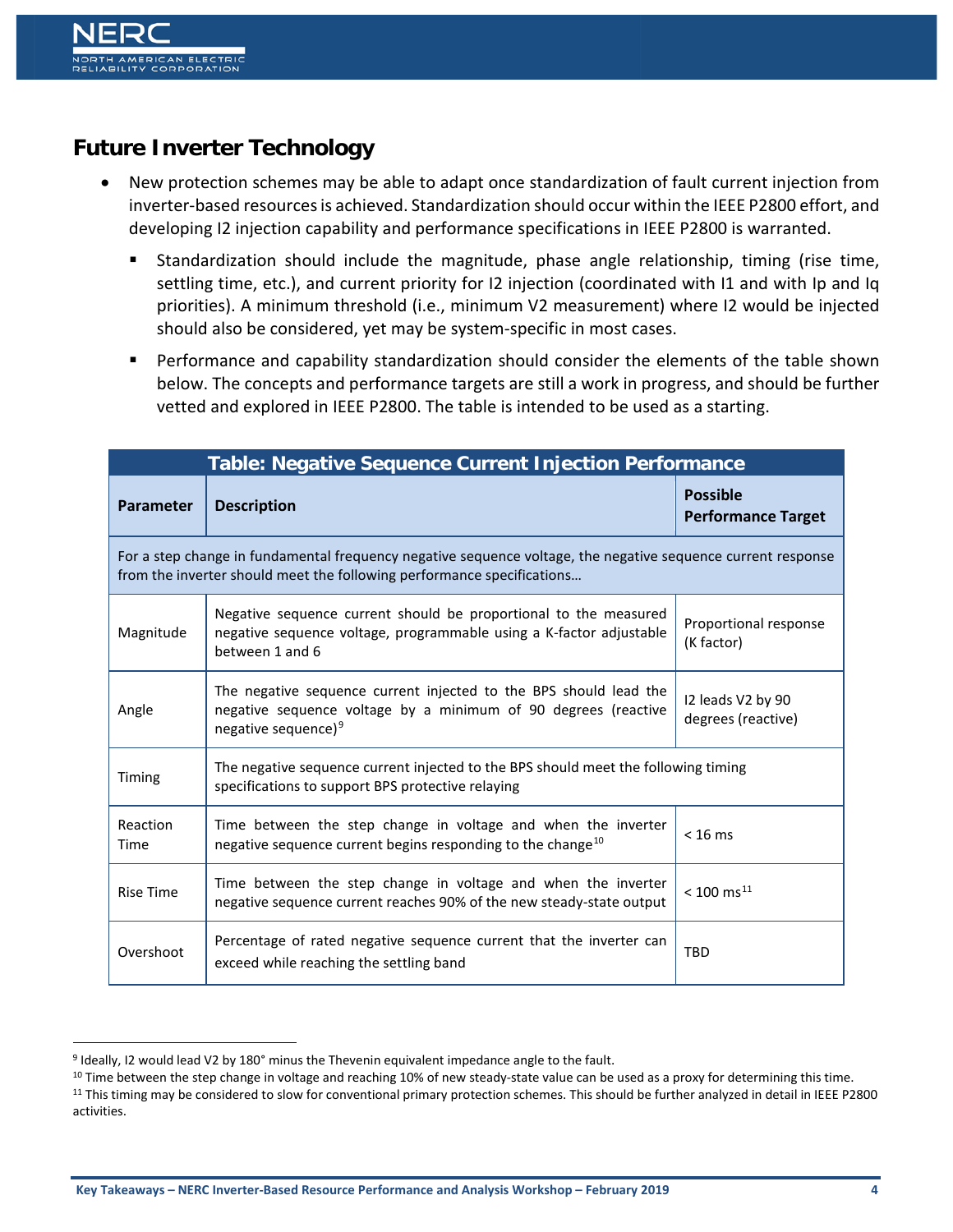- Performance specifications for I2 should consider the upwards response (I2 injection during fault inception) as well as the downward response (I2 injection withdrawal upon fault clearing).
- The German grid code (VDE) requirements are generally well accepted, and should be considered a starting point for further discussion in the P2800 activities. Specifically, the aspects related to timing<sup>[12](#page-4-0)</sup> of current injection to support protective relaying should be further explored.<sup>[13](#page-4-1)</sup> It should also be more clearly articulated that the phase angle relationship between I2 and V2 should be a minimum of 90 degrees leading (reactive).
- Continued research and EMT simulations are needed in this area to continue exploring the optimal injection and prioritization of currents from inverter-based resources, and to better understand the possible inverter-level transient conditions seen during actual grid disturbances that have caused inverter tripping. Another area of research should focus on situations where conventional protective relaying may fail (either falsely trip or fail to operate), which should lead to recommendations regarding protection practices in areas of increasing inverter-based resource penetration.

#### **Next Steps**

- Inverter manufacturers should provide review and feedback on the above recommendations and on the specific elements of the German grid code which are concerning to them. This feedback can be integrated into early drafts of the upcoming IEEE P2800 and IRPTF documents.
- The takeaways and recommendations presented here should be integrated into the NERC Reliability Guideline: BPS-Connected Inverter-Based Resource Performance.
- The IEEE P2800 effort should also integrate aspects of these key takeaways into the standard for newly interconnecting inverter-based resources.
- IEEE Power System Relaying and Control (PSRC) Committee should continue examining the impacts of changing fault currents on the BPS, and develop guides to address existing protection systems that may be adversely impacted. IEEE PSRC should also continue developing short circuit models and modeling practices to address the need for modeling improvements in this area.

<span id="page-4-1"></span><span id="page-4-0"></span> $12$  The limitations for response times related to negative sequence current injection include: 1) time to calculate negative sequence voltage from the phase quantities (about 1 cycle), and 2) time for controls to respond to the calculated negative sequence voltage (1-2 cycles). <sup>13</sup> Further discussion related to manufacturer perspectives and technical challenges in meeting the VDE requirements should occur. This should focus on the technical considerations related to generating negative sequence current to meet the specifications. Some engagement from European experts would be useful in this area.